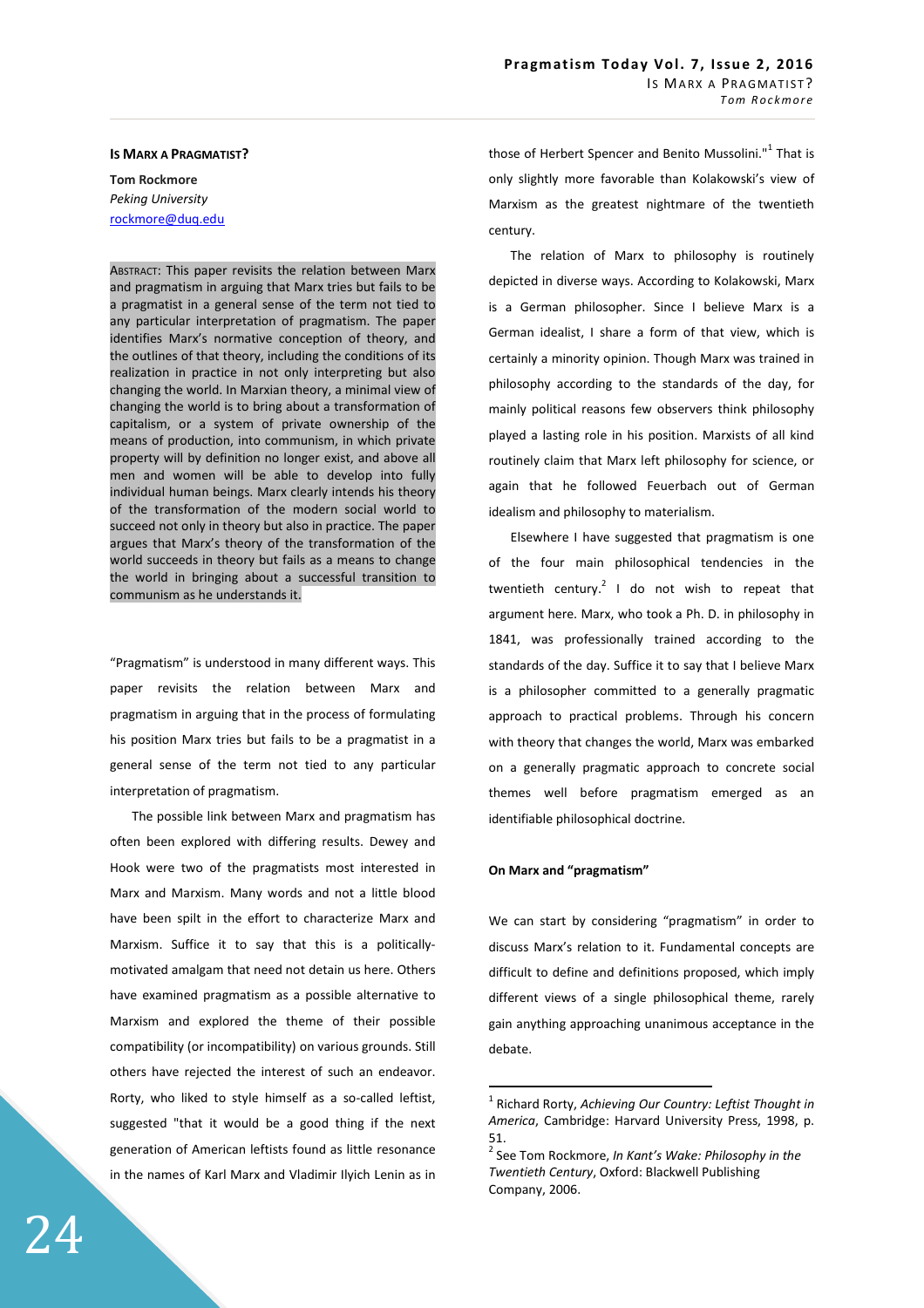"Phenomenology" might be an exception. Husserl, who did not know much about the history of philosophy, straightforwardly but naively claimed to invent phenomenology. His claim is widely accepted by his students. This improbable scenario is undermined by the fact that at different times he defended, with the same force, two highly dissimilar views of phenomenology: initially a descriptive view, and later an idealist view based on the transcendental reduction.

"Pragmatism" is, like other fundamental terms, understood in many different ways. Early in the twentieth century, Royce thought this term was the way that contemporary observers referred to German idealism.<sup>3</sup> At almost the same time, Lovejoy famously identified no less than thirteen pragmatisms.<sup>4</sup> This suggests there is no single overarching view of pragmatism, but rather a number of overlapping views.

There is no reason to think I can or even need to do better than Lovejoy in identifying still another way to describe pragmatism, a way that will or indeed even might create unity since, as in most philosophical tendencies, there is a large and in my view healthy measure of diversity. Though producing conceptual unity out of conceptual diversity might be worthwhile for some purposes, it seems unnecessary here. It will suffice at present to draw attention to the obvious link between Marx and pragmatism writ large, including the obviously pragmatic side of German idealism, without tying the sense in which the Marxian position is pragmatic to any single token of the type.

The early pragmatists, who had different, sometimes very different things in mind, arguably sometimes resemble selected German idealists more than other pragmatists. Peirce focused on a working definition of the real but Dewey was more concerned with the consequences of ideas. Marx is arguably closer in this

 $\overline{a}$ 

respect to Dewey rather than to Peirce. Marx was unconcerned with such familiar philosophical themes as whether we can know mind-independent reality as it is beyond appearance, the kind of question that still interested Kant. He was rather concerned with the practical consequences of theory. He was above all interested in formulating a theory that would bring about basic social change. In that sense, he was following up on Hegel's insight that the role of philosophy consists in understanding what occurs from the perspective of the present since ideas are self-realizing.

The interest in pragmatism understood in the etymological sense as practice goes back to Greek philosophy. Everyone knows that pragmatism as an identifiable philosophical tendency suddenly sprang into existence in a series of seminal articles Peirce published in the 1870s. Peirce is concerned with inquiry understood as the struggle to overcome doubt through belief.<sup>5</sup> This is an obvious restatement of the cognitive view Hegel outlines early in the *Phenomenology*.

Peirce, who is interested in a practical definition of the meaning of the "real," settles for what is given in the long run in experience as the criterion. Marx is not otherwise than incidentally interested in capturing the real. His main concern in formulating a practically relevant theory is closer to Dewey than to Peirce, and closer to Hegel than Kant.

This Marxian view resembles Deweyan instrumentalism, or the effort to understand thought with respect to future consequences.<sup>6</sup> Dewey's insistence in his Logic on the pragmatic relation of theories to resolve specific problems<sup>7</sup> -- the view of ideas

<sup>3</sup> See Josiah Royce, *Lectures on Modern Idealism*, New Haven: Yale University Press, 1964, p. 85.

<sup>&</sup>lt;sup>4</sup> See Arthur O. Lovejoy, "The Thirteen Pragmatisms," in *Journal of Psychology and Scientific Methods*, January 1908.

<sup>5</sup> See "The Fixation of Belief," in the *Essential Peirce*, Bloomington: Indiana University Press, I, p. 111.

<sup>6</sup> John Dewey, "The Development of American Pragmatism" (1925), in *The Later Works*, v. 2, edited Jo Ann Boydston, Carbondale: Southern Illinois University Press, 1984, p. 14. "Instrumentalism is an attempt to establish a precise logical theory of concepts, of judgments and inferences in their various forms, by considering primarily how thought functions in the experimental determinations of future consequences." 7 John Dewey, *Logic: The Theory of Inquiry*, New York: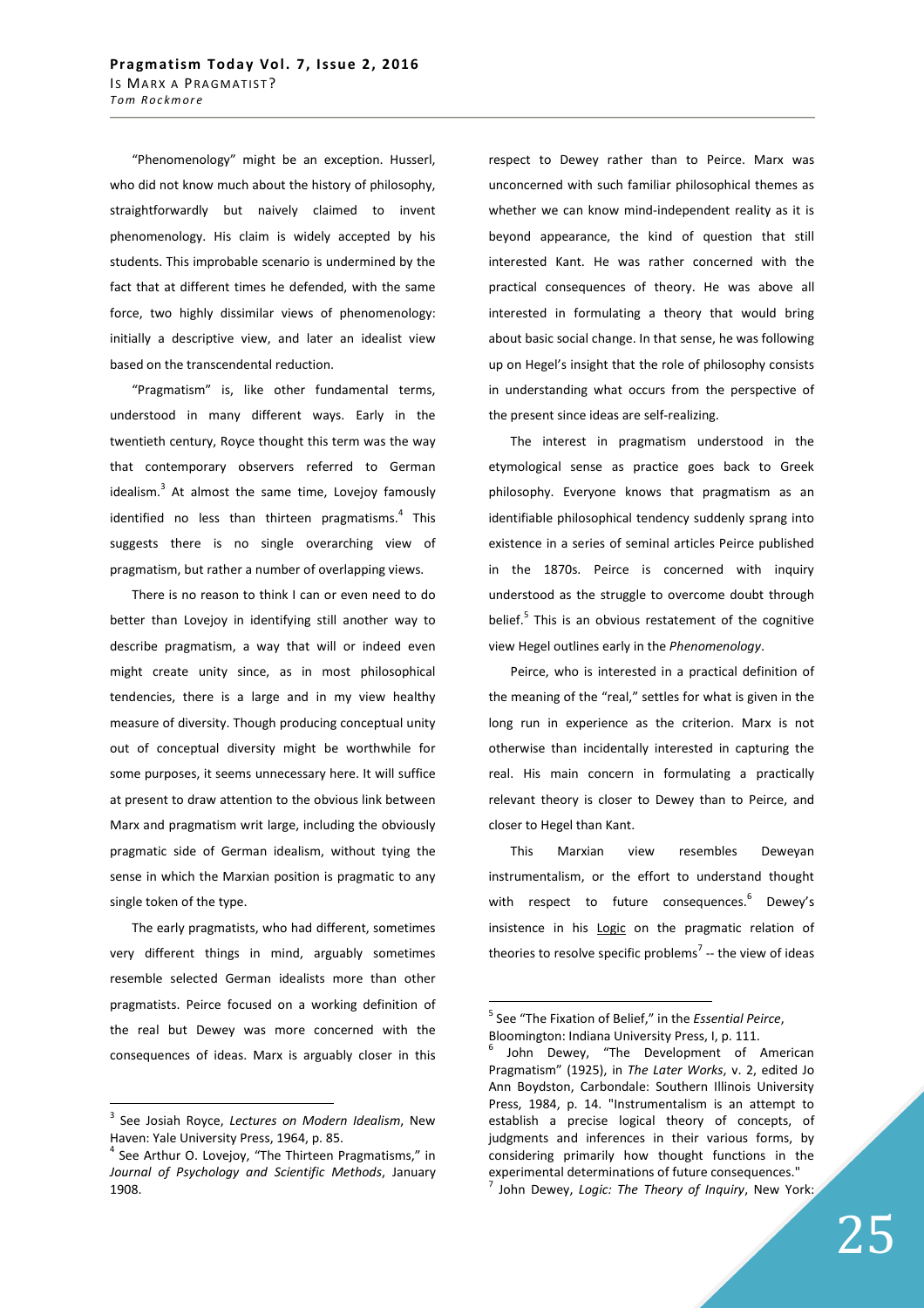as instruments or tools that guide our actions and can anticipate future results in terms of which they can be tested and evaluated -- is very close to Marx's conception of a self-realizing theory that, by implication, can be evaluated through its results.

### **Marx and self-realizing theory**

Marx's claim to be a pragmatist lies in his famous insistence on self-realizing theory. Marxists routinely claim that at some undetermined time Marx left philosophy behind. Since he took a Ph. D. in philosophy with a dissertation on ancient Greek philosophy of nature in 1841, one could normally anticipate his later writings would be at least partially philosophical. In general terms, his position is based on a normative conception of theory with strong philosophical and increasingly economic dimensions.

The practical utility of philosophy has interested philosophers throughout the Western tradition. Marx focuses on the distinction between two types of theory: the widely known, shopworn kind of traditional theory that leaves everything in place and a very different kind of theory that, in his terminology, changes the world. In reacting against traditional theory, Marx has in mind a certain view of philosophy, exemplified above all Kant, perhaps also Hegel. Kant draws attention to the difference between a scholastic conception of philosophy that is logically perfect but useless and a cosmopolitan concept that is intrinsically related to the ends of human reason.<sup>8</sup>

Kant can be read in two ways. He can be interpreted as suggesting that a certain kind of philosophy is intrinsically useful. Since he says it would be exaggerated to make such a claim about oneself, he can also be read as indicating that philosophy is finally not useful at all. Kant distinguishes between technically perfect, but practically useless systematic philosophy and cosmological philosophy that is intrinsically relevant to the so-called ends of human reason.

Later observers tend to deny Kant's cosmological view of philosophy as socially relevant as such. In different ways this Kantian view is denied by Fichte, who thinks, on the contrary, that socially relevant theory arises in and returns to practice; by Hegel, who thinks socially relevant philosophy must consider its own historical moment; and by Marx, who thinks theory must change the world.

Marx apparently holds a similar view about Hegel who supposedly uncritically approves what is as rational. He thinks Hegel is not part of the solution but rather part of the problem since he overlooks the Hegelian view that philosophy, as the conceptual grasp of the present, opens the way to a different future. This way of interpreting Hegel suggests philosophy seeks to change the world by realizing ideas. This insight is formulated in different ways, perhaps surprisingly by the French poet Victor Hugo as the claim that nothing is more powerful than an idea whose time as come.

The young Marx was centrally-concerned with the difference between practically- relevant and practicallyirrelevant forms of theory. In the famous last or eleventh of the "Theses on Feuerbach," Marx alludes to a new kind of theory, which his position presumably illustrates, and which supposedly not only interprets but also and above all changes the world.

Marx's effort to rethink theory not as an end in itself but rather as a means to an end is anticipated in the ancient tradition by Aristotle and in German idealism by Fichte. The link between the Marxian and Aristotelian conceptions of practice is sometimes discussed.<sup>9</sup> Marx's focus on practice distantly follows Aristotle, who

 $\overline{a}$ 

<u>.</u>

Holt, Rinehart, and Winston, 1938, p. iv: "But in the proper interpretation of "pragmatic," namely the function of consequences as necessary tests of the validity of propositions, *provided* these consequences are operationally instituted and are such as to resolve the specific problem evoking the operations, the text that follows is thoroughly pragmatic."

<sup>8</sup> See Immanuel Kant, *Critique of Pure Reason*, B 866-867, pp. 694-695.

<sup>9</sup> See Nicholas Lobkowicz, *Theory and Practice: History of a Concept from Aristotle to Marx*, Notre Dame: Notre Dame University Press, 1967.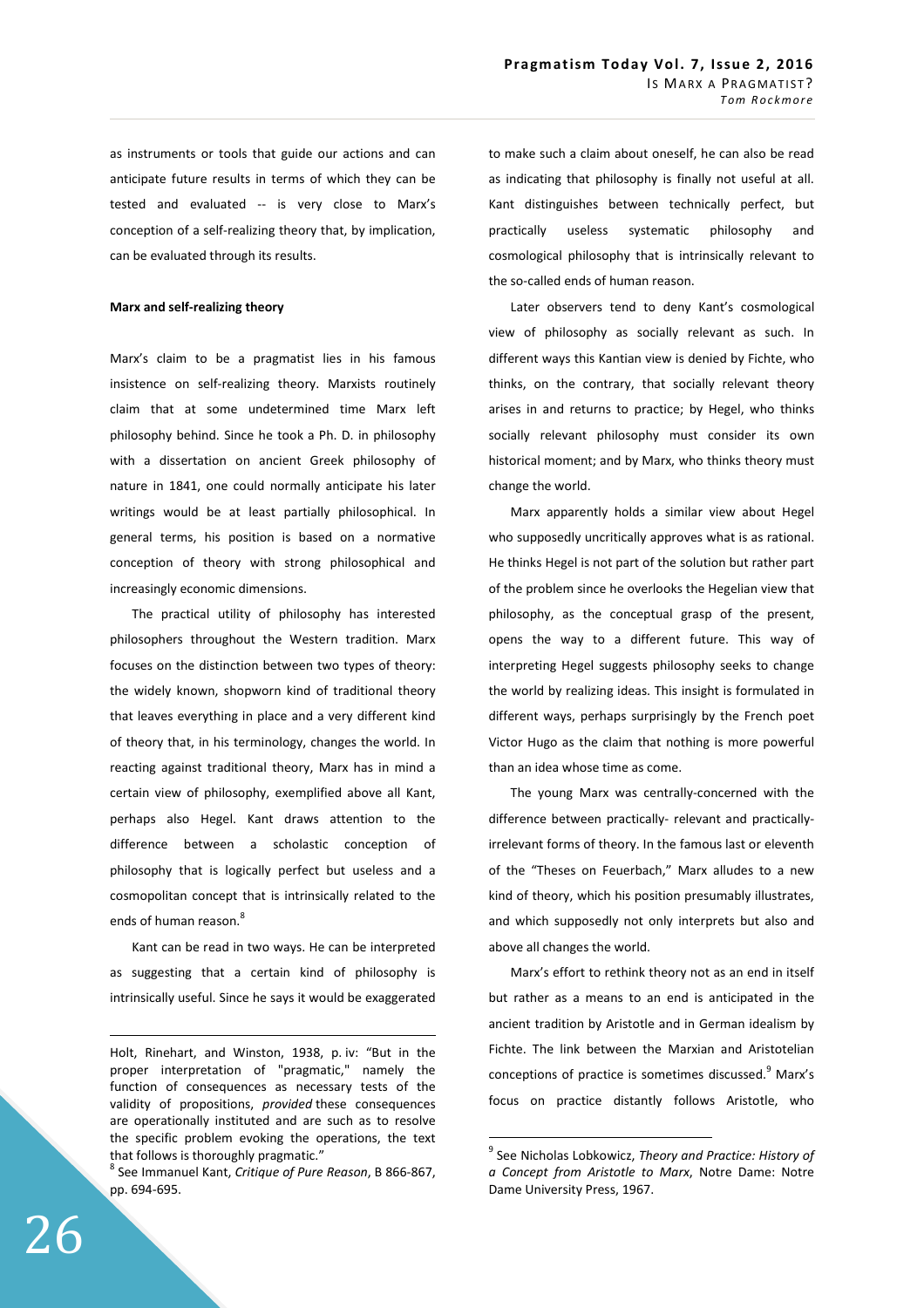considers the relation between theory and theory of practice as well as Fichte among the German idealists, and perhaps also Hegel.

Marx's rejection of theory that does not realize itself is perhaps more convincing as a criticism leveled against Kant than against either Fichte or Hegel. Unlike Kant, Fichte formulates a view of philosophy in which theory and practice are inextricably conjoined, hence inseparable. According to Fichte, theories, which are formulated to respond to practical problems, arise in practice to which they return. In other words, practice elicits theory, which, since it arises in response to practice, is intrinsically relevant.

Hegel makes a similar but more abstract argument in his view of ideas as self-realizing. Marx turns this conception against Hegel in suggesting that the latter, who does not criticize but rather celebrates what is, for instance the restoration of the monarchy as the supposed end of history, is politically complicit with the status quo. Though Marx clearly believes classical German philosophy and even philosophy itself prefers theory to practice, attention to practice, depending on how one understands "idealism," is central to at least some German idealist views of theory. The difference does not lie in the mere attention to practice, nor even in the link between theory and practice, but rather in the concern through self-realizing theory to change practice.

### **Marx's position and pragmatism**

Any theory directed towards practice is at least in that sense distantly pragmatic. Marx's theory is arguably further pragmatic in a specifically Peircean sense. Peirce thinks a theory is pragmatic in his sense if it is meaningful, that is, if, to put the point informally, it makes a difference.

"Difference" can be interpreted in many different ways, for instance merely cognitively, as Hegel does in the *Differenzschrift*, his initial philosophical text. Marx can be read as rejecting any and all forms of theory that, in failing to change the world, fails in that sense to make a difference.

It is easy but not very interesting to evaluate theories against extrinsic criteria unrelated or even opposed to their supposed intentions. It is more interesting but also more difficult to evaluate theories against intrinsic criteria, or the aim for which they are supposedly formulated. The idea of making a difference suggests a practical way to evaluate Marx's theory. The criterion of practice, which Marx understands as changing the world, is intrinsic to a successful theory, including his own theory, as he understands it. We can measure the success (or failure) of Marx's position in not only intending on the theoretical level but in actually changing the world on the practical level.

The view that a theory can be evaluated against the background of its intrinsic intention, or the problem or set of problems for which it is formulated, is certainly not new. The difficulty lies in determining the aim of the theory. Kant, for instance, suggests authorial intent as the criterion of successful interpretation. He makes the supposition, which is obviously related to his important claim to know Plato's theory better than its author, that the intrinsic goal of a theory is unambiguously identifiable.

The plausibility of this assumption depends on the position in question. Kant, who features a holistic approach to interpretation, calls attention to the distinction between passages torn out of context that can lead to misunderstanding and, on the contrary, the idea of the whole.<sup>10</sup> Several centuries of concerted effort have so far failed to lead to agreement concerning the critical philosophy understood as a whole. Fortunately Marx, though a difficult thinker, is less difficult than Kant. There seems to be no difficulty in inferring that his normative conception of theory points toward a theory intended to produce practical social change.

<sup>10</sup> Immanuel Kant, *Critique of Pure Reason*, trans. Paul Guyer and Allen Wood, New York: Cambridge University Press, 1998, B 44, p. 123.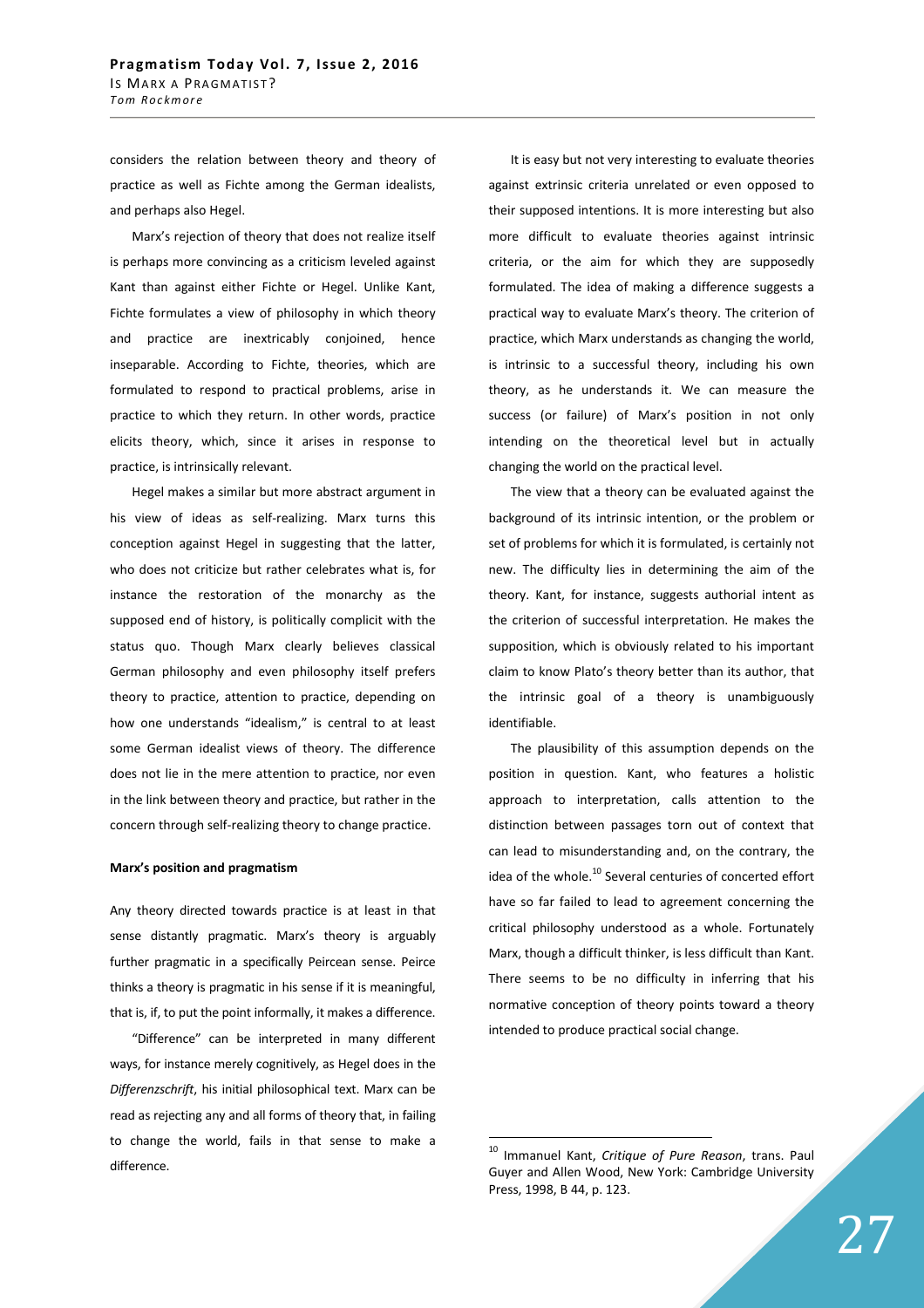#### **What is the intent of Marx's theory?**

I have suggested that Marx's theory is generally pragmatic, that it at least generally resembles aspects of Deweyan and Peircean forms of pragmatism, and that it should be evaluated through its basically pragmatic intent. In order to evaluate the practical success of Marxian social theory, it is indispensable to describe the theory.

I believe Marx focuses on a later version of an ancient problem, or human flourishing in society. This problem, which is restated by Rousseau in the middle of the eighteenth century, is later addressed by a number of thinkers concerned with modern industrial society, including Rousseau, Kant, Hegel, Marx and others. Rousseau's famous claim that human beings are born free but in fact in chains suggests that if not in theory at least in practice real human freedom still remains to be achieved in the modern social space.

Marx addresses this problem on the level of modern industrial society in different ways, initially through criticizing Hegel in a several of articles in the early 1840s, and thereafter increasingly through the formulation of an alternative theory of modern industrial society. Though he is concerned with a number of intractable difficulties in the modern world, for instance the inability to overcome poverty, Hegel holds that on the whole human beings flourish in modern industrial society. To put the point in other words, Hegel thinks that individuals recognize themselves, hence achieve meaningful social freedom, in recognizing themselves so to speak in the institutions of the modern world. Marx, who disagrees, objects that since human beings are alienated in capitalism, human flourishing requires a transition to what Marx calls "communism," a term he only infrequently uses, or again socialism.

If Hegel is a modernist with respect to human flourishing, then as concerns the same theme Marx can be said to be a postmodernist. Marxian postmodernism is unrelated to a short-lived, recent French aversion to general claims, including universals, meta-narratives, and generalities. This aversion, which flared up recently, seemed for a brief incandescent moment to be at the center of the philosophical universe before just as quickly flaring out. Marxian postmodernism is more obviously related to the practical social conditions of human self-development.

Marx considers the general problem of the concrete social conditions of human flourishing in modern industrial society in an enormous bibliography. His impact since the second half of the nineteenth century has waxed and waned. Now, in the wake of the great recession, that at the time of this writing is still with us, especially in Europe, it seems once again to be on the upswing. As concerns human flourishing in modern industrial society, Marxian theory centers on the problem of the transition between two stages in the development of human society, more precisely from capitalism, a phase in which human flourishing is supposedly limited to the happy few, in recent language the fortunate 1%, but denied to everyone else, to communism, in which everyone will supposedly be able to develop as a fully human individual. According to Marx, capitalism is identifiable by the institution of private property that will no longer hold sway nor even exist in communism.

In Marx's corpus we can discern four main suggestions for the proposed transition from capitalism to communism, suggestions that are linked to conceptions of the proletariat, economics, politics, or critique. In an early article on Hegel, Marx suggested that the proletariat is the heart and the philosophers are the brain of the coming proletarian revolution. This Platonic view of the proletariat as unable to think for itself relies on the Hegelian view of the relation of masters to slaves. This crucial social opposition, or the view that slave is the master of the master and the master is the slave of the slave, supposedly will later lead, or must later lead to the victory of the proletariat.

Marx never later returned to his view of the proletariat as the heart of the revolution, which Lenin transformed into his theory of the party as the vanguard

28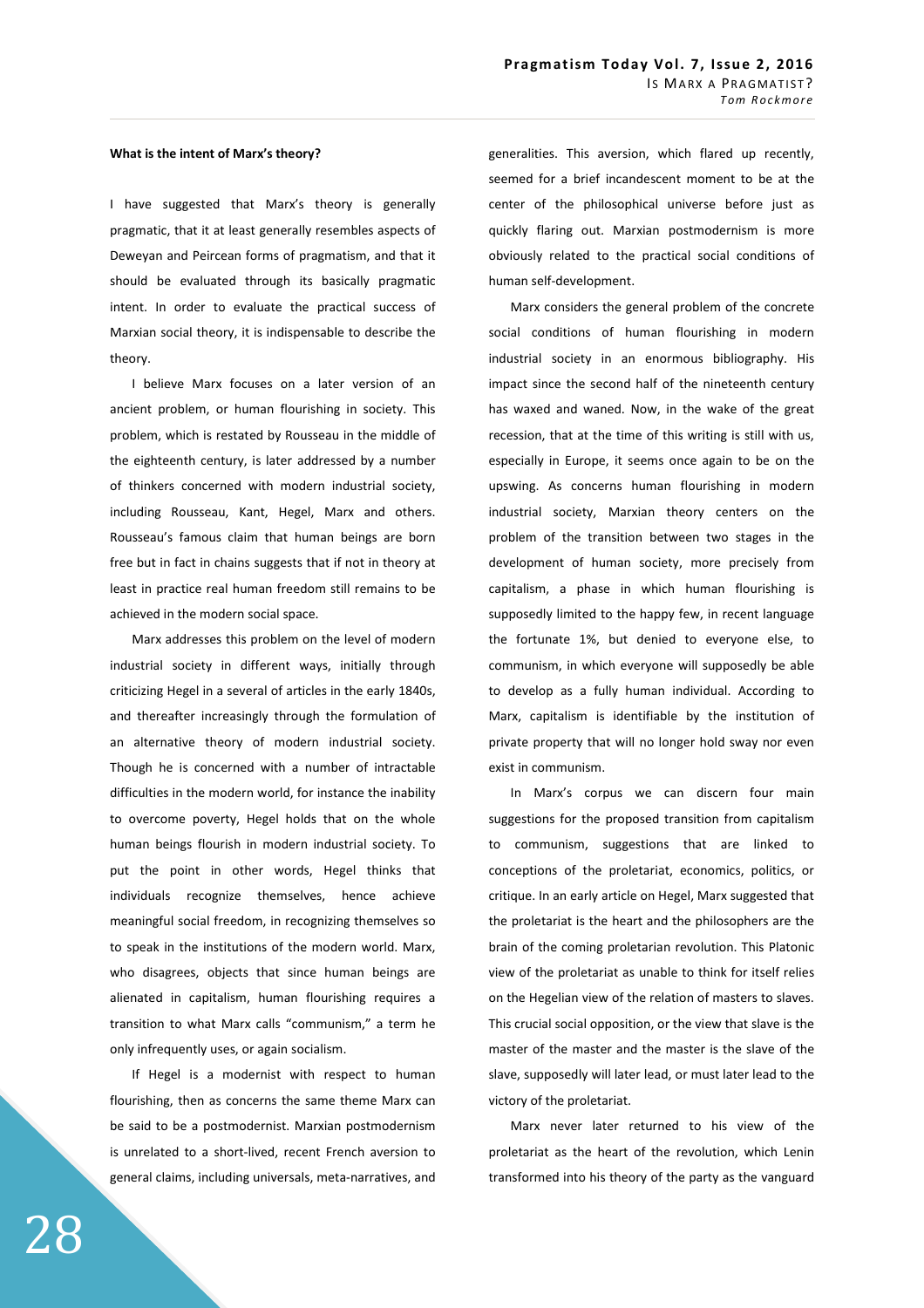of the revolution, and which became central to the success of the Bolshevik Revolution. Marx also did not develop the basic distinction between cultural superstructure and economic base, which he mentions briefly in the Preface to *A Contribution to the Critique of Political Economy* (1859), but which was later developed by the Frankfurt School in the early twentieth century as the basis of so-called critical social theory.

Almost immediately after formulating his speculative theory of the proletariat as the motor of revolutionary change Marx began to formulate a second, very different, but still speculative account of the transition from capitalism to communism based on an alternative, non-standard conception of modern industrial society. In the very early theory of the proletariat as the motor of the revolution Marx relies on human intervention, more specifically the capacity of the philosophers to direct the workers in order to transform modern industrial society. In his alternative account of the economic component of modern industrial society Marx rather relies on the selftransformation of modern industrial society itself, that is, without human intervention either through influencing the the action of the proletariat or again through some version of the Leninist party. This is important since the Leninist view of the party, which is consistent with Marx's initial view of the proletariat as a revolutionary force is inconsistent with Marx's later turn to an economic analysis of modern capitalism.

Marx's economic model of modern industrial society is intended to identify a revolutionary moment independent of the proletariat but intrinsic to capitalism itself. Orthodox political economy is directed toward the view that the economic component of modern society is subject to periodic crises but on the whole stable in the long run. Marx views modern industrial society as subject to periodic crises in the short and middle term and terminally unstable in the long run. According to Marx, capitalism, which is prone to cyclical crises, will eventually be faced with an unmanageable crisis that in his picturesque phrase will burst its integument. "Centralization of the means of production and socialization of labor," Marx writes in a famous passage, "at last reach a point where they be- come incompatible with their capitalist integument. Thus integument is burst asunder. The knell of capitalist private property sounds. The expropriators are expropriated."<sup>11</sup>

 This calamitous event, whose necessity Marx deduces speculatively, will supposedly signify the death knell of private property, leading to the dictatorship of the proletariat, and finally through an unclear process to communism. Marx goes on to claim in various ways that the inevitable final economic crisis of modern industrial capitalism, which will occur with necessity, is merely a question of time.

Marx's theory of the economic destruction of capitalism depends on three mechanisms, including overproduction, underconsumption, in fact two versions of the same claim, and what Marx further awkwardly calls the law of the tendency of the decline of the rate of profit. Marx's central claim about the supposed tendency of the decline of the rate of profit, which is never formulated clearly, and which fails to take account of the increase in the rate of production, is that the need to increase investment results in a diminution of the rate of profit over time.

The controversial Marxian conception of the decline in the rate of profit has often been discussed. Certainly a reference to necessity [Notwendigkeit], which is a logical term, appears misplaced in a discussion of the long-term viability of an economic system like modern industrial capitalism. This latter view has been recently criticized by Piketty in a book that was an enormous worldwide publishing sensation but that I suspect is more often displayed on the coffee tables of the world than actually read, much less studied in detail. Piketty, who, perhaps strategically, claims not to have read Marx, points out there is so far no economic evidence for the decline in the rate of profit, hence, by extrapolation, no evidence

<sup>11</sup> Karl Marx, *Capital: A Critique of Political Economy*, trans. Samuel Moore and Edward Aveling, edited by Frederick Engels, Progress Publishers, Moscow, Volume I, XXXV, p. 750.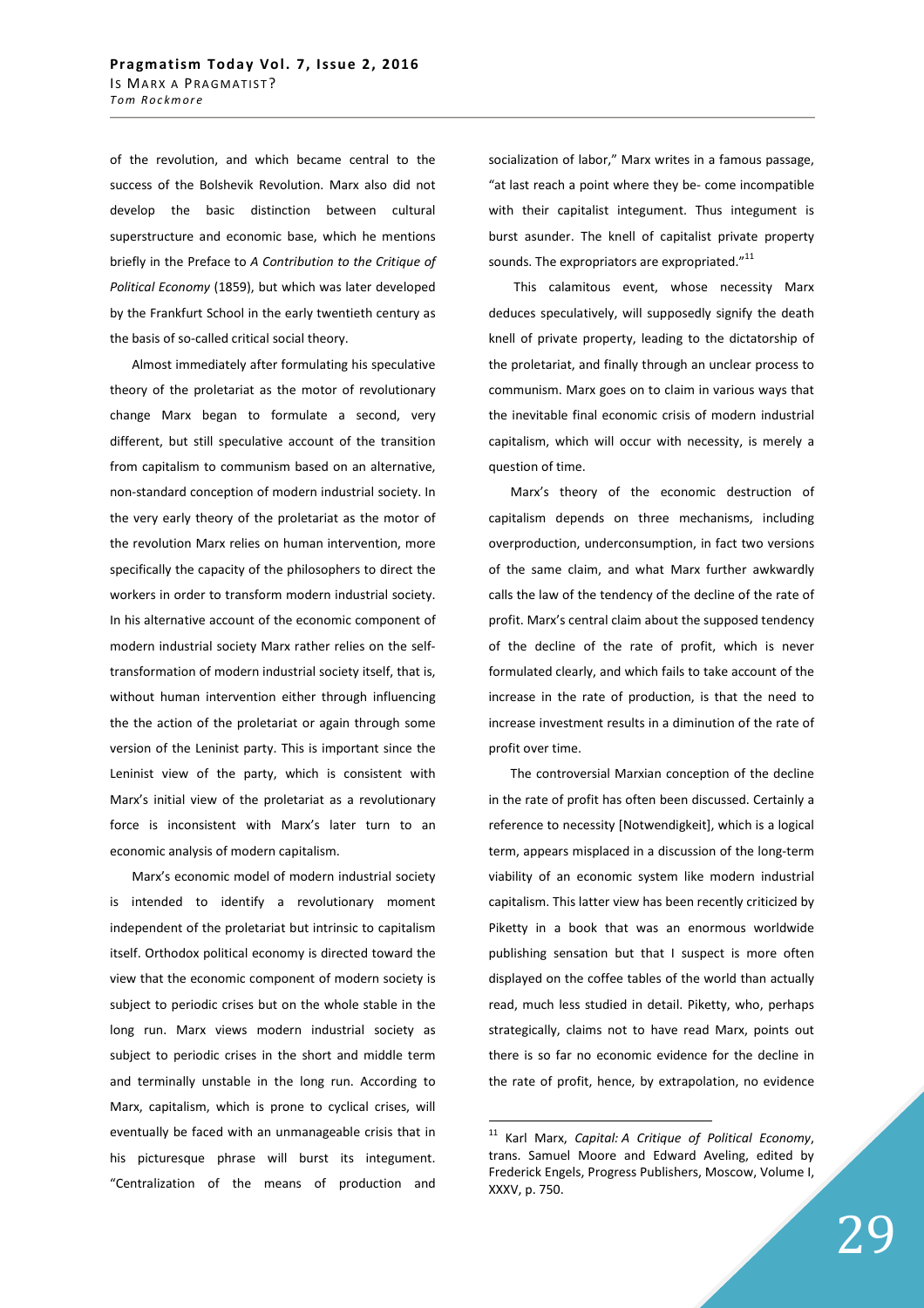for the economic inevitable self-destruction of modern industrial capitalism. $^{12}$  This confirms Croce's suggestion more than a century ago that Marx, who never worked out his view of the falling rate of profit in detail, fails to see that further investment increases rather than decreases the rate of profit.<sup>13</sup>

# **On the likelihood of the speculative transition from capitalism to communism**

I have described Marx's conception of theory as inseparable from practice, his overall aim in the transformation of capitalism into communism as well as the two main mechanisms through which he, as opposed to his followers, seeks to bring about the proposed revolutionary transformation of modern industrial society. It remains now to discuss the likelihood of the success not only in theory but above all in practice of the Marxian effort, extending throughout his entire corpus over some four decades to bring about the revolutionary transformation of modern industrial capitalism to communism as he understands it.

Marx's position concerns a prediction based on his alternative conception of modern industrial society about the necessary or at least overwhelmingly likely evolution of the modern world. Yet since, unlike Laplace's demon, we do not and simply cannot know everything about the present, there will always be, as Hegel suggests, a certain cunning of reason that impedes or even prevents us from foreseeing the evolution of the modern industrial society.

Marx's theory of the modern world is economic as well as obviously philosophical. The economic and the philosophical elements of the Marxian position are very different. From the economic perspective Marx's position is more often formulated in anecdotal and moral terms than through reference to the data bases in vogue in the current version of economic science. From the philosophical perspective, as noted above, it is basically speculative. We recall that Kant speculatively deduces the cognitive subject, or in his terminology the transcendental unity of apperception, as the conceptual capstone of his theory of cognition.

Marx, who took a Ph. D. in philosophy in 1841, is often thought, especially by Marxists, to have rapidly left philosophy behind. This belief is the basis of the view, identified with Althusser, of an epistemic break in the development of his theory through the abandonment of an early philosophical for a later economic, hence scientific, or again materialist theoretical model. Yet though his position deepens and evolves, Marx continues to share the traditional philosophical interest in speculation, or the theoretical analysis of the supposed conditions under which a particular claim can be realized in practice. His main approaches to the transformation of capitalism into communism, that is, either through the revolutionary proletariat or the necessary failure of capitalism through an unmanageable economic crisis are both speculative deductions that presuppose the capacity to identify theoretically what must occur in practice.

As concerned the path leading from capitalism to communism, Marx's two main arguments are at best speculative, based more on the supposed conditions of the transformation of modern industrial society that he wishes to bring about than on solid economic data, rooted in his belief that, in virtue of what we think we know about modern industrial society, it is probable or even extremely probable that it will evolve in a certain direction. Though it is likely that modern capitalism will evolve, it appears less likely, if it is possible to learn from history, that it will evolve in the direction that Marx has in mind through either through the action of the revolutionary proletariat or through its autotransformation into communism, hence less than likely that the rate of profit is or ever will decline to the extent as to force capitalism to its knees.

<sup>12</sup> See Thomas Piketty, *Capital in the Twenty First Century*, Cambridge: Harvard University Press, 2014. <sup>13</sup> Benedetto Croce, *Historical Materialism and the Economics of Karl Marx*, translated by C.M. Meredith and with an introduction by A.D. Lindsay 1914, rpt. New Brunswick, NJ: Transaction Publishers, 1981.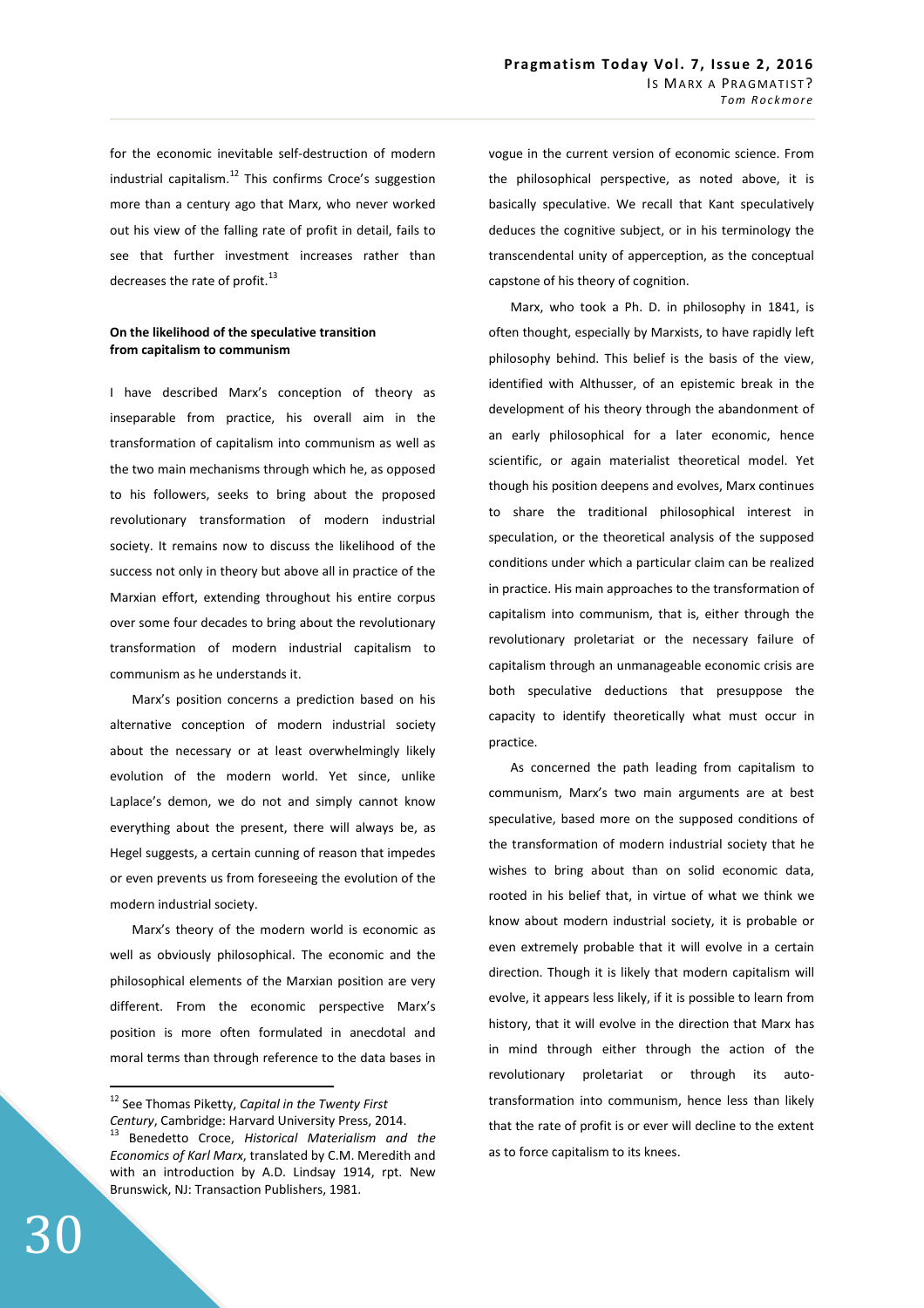Marx, who clearly sees the problem, apparently does not as clearly see the solution, and, to extend the point, perhaps does not see it at all. If Piketty is correct, despite the ever-increasing disparity of wealth, as well as the apparent inability of society to correct this phenomenon, and the related rise of social tensions of the most diverse kinds, there is currently neither any reason to believe that the institution of private property is likely to disappear into history, nor that capitalism will, in fact must, turn into communism. This did not happen in the Soviet Union and is not happening in China that currently features a form of state capitalism that has already produced almost as many billionaires as the US.

Both of the main ways that Marx suggests to transform capitalism into communism, hence to realize his theory in practice appear doubtful, unlikely, counterproductive, improbable as a means to reach its intended goal, or worse.

It is unlikely that the revolutionary proletariat will bring capitalism to an end for at least two reasons. On the one hand, when Marx was writing the proletariat, as he understood it through its projected role in his theory, did not yet exist. Marx's theoretical view of the proletariat is a quasi-philosophical speculative deduction, which corresponds to the need for a theoretical solution to a practical problem through a conception of the subject of social change, in this case the proletariat, that may or may not correspond to the practical situation as Marx perceived it in the 1840s and as it exists at present. It is unclear that the proletariat as Marx understands it for purposes of his theory ever existed. It is further likely that it no longer exists in the current version of modern industrial society. It is then not irrelevant that after his early references to the revolutionary potential of the proletariat Marx turned his attention in another direction.

Marx was arguably most concerned with the decline and fall of capitalism on strictly economic grounds. He devoted many years to the formulation of an alternative model of modern industrial capitalism that, unlike orthodox political economy, he regarded as intrinsically unstable in the long run. Here, too, his argument appears not only unlikely as well as speculative. It does not follow that if as Marx and many others believe capitalism is cyclically prone to economic crises, that at some indeterminate future time an unmanageable economic crisis will emerge to destroy the institution of private property and capitalism itself. It is easy to believe that, as the phrase goes, this time is different, $14$  but more difficult to make a convincing argument. Though the great depression and the great recession have both wrought havoc in their wake, and though at the time of this writing the effects of the latter are still with us, more in Europe than in the US, capitalism as a whole seems unfazed, stable, unlikely on economic grounds to disappear any time soon. Further, the rise since Marx was active of an increasingly more important financial sector suggests that the Marxian model is increasingly out of date.

The alternatives to Marx's reliance on either the revolutionary proletariat or the necessary selfdestruction of capitalism include the Leninist invention of the communist party and so-called critical social theory. The Leninist invention, anticipated in Marx, of the party as the vanguard of the revolution led to communist revolutions in the Soviet Union and in China. Yet neither revolution was successful in bringing about Marx's intended result of the full social development of people as individuals. Both Marxist revolutions relied, as Rosa Luxemburg brilliantly foresaw before the Bolshevik revolution, on a dictatorship of the party over the people as well as a dictatorship of one man over the party. The resultant stultification of individual liberty is not compatible with, but rather clearly incompatible with Marx's own theoretical vision of the liberation from capitalism, not as an end in itself, but rather as an indispensable means to realizing human beings in a future communist society.

<sup>14</sup> See Carmen Reinhardt and Kenneth Rogoff, *This Time Is Different: Eight Centuries of Financial Folly*, Princeton: Princeton University Press, 2009.